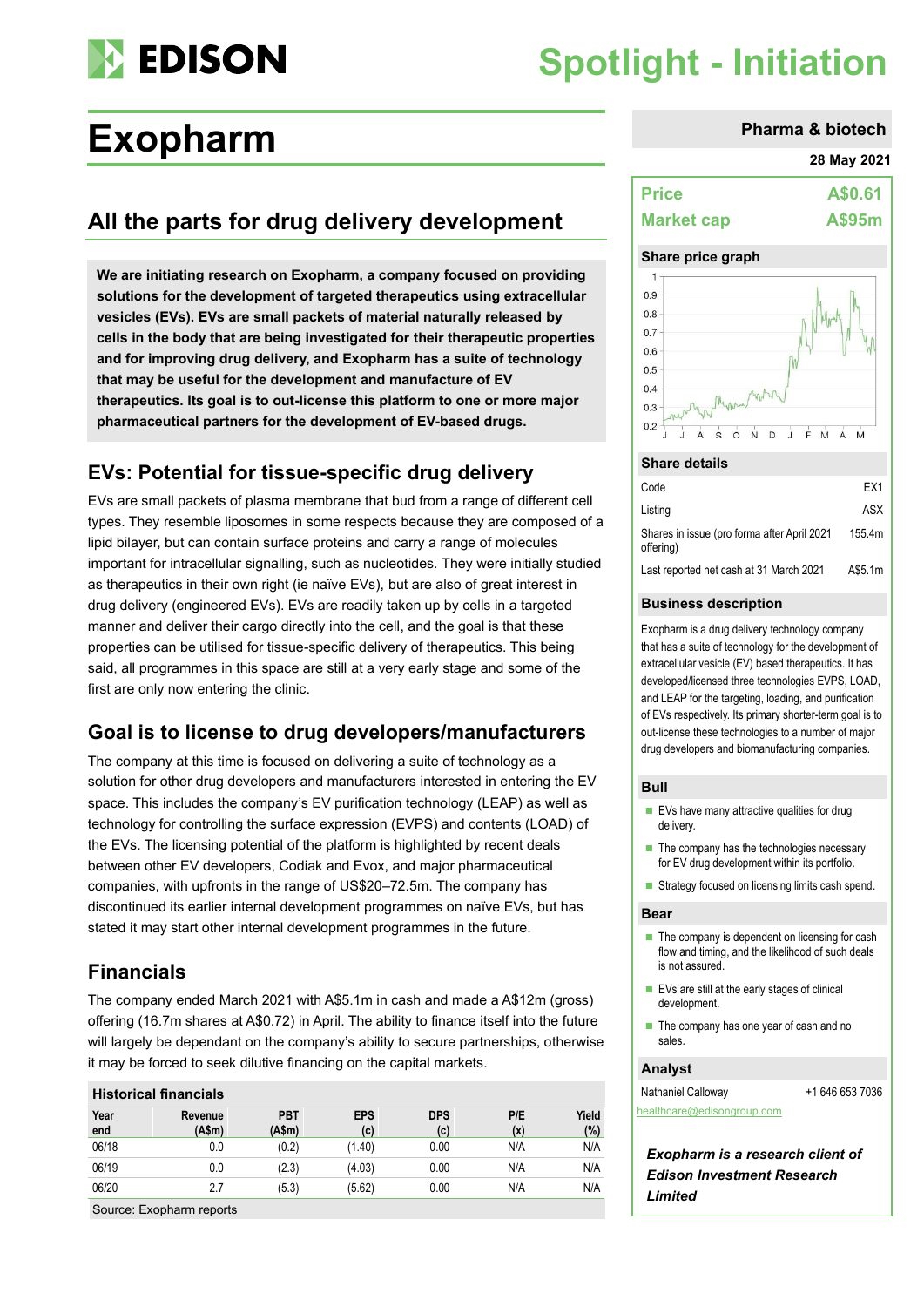

### **Investment summary**

### **Company description: An EV platform for sale**

Exopharm is an Australian drug delivery company focused on developing and marketing its platform for the purification and engineering of EVs. EVs are a natural method of intracellular communication that a number of companies are investigating, both for their potential as a therapy in the native state as well as potential vehicles to deliver therapeutics in a tissue-specific manner. The company has three main technologies. LEAP, its EV purification strategy, forms the cornerstone of its platform. Additionally, it recently in-licensed EVPS, a platform for engineering surface proteins on EVs, and LOAD, a method of loading EVs with specific oligonucleotides. The company's main operational goal is to out-license these technologies as a platform to other drug companies interested in developing EVs.

### **Financials: Recent shift to focus on out-licensing**

The company recently shifted its strategy to focus exclusively on out-licensing its development platform, whereas previously it had been developing a number of proprietary EV therapeutics. While these are also available for out-licensing, the main goal will be to offer the whole development platform as a solution to one or more larger drug companies that might be interested in the space. We expect this to reduce the company's recurring costs, of which A\$2.98m was associated with R&D in FY20 (ending June, A\$5.27m net loss). A number of other EV companies have recently signed similar development agreements. The company ended March 2021 with A\$5.1m in cash and subsequently made a A\$12m offering (gross, 16.7m shares at A\$0.72). We expect Exopharm to attempt to finance future operations through the aforementioned hypothetical licensing agreement(s).

### **Sensitivities: Unique to current strategy**

The risks Exopharm faces are unique to its current focus on out-licensing its development platform. Most of its risk is tied up in its ability to demonstrate and communicate the potential of its platform to prospective licensees. This is in contrast with other biotechnology companies in the space, which predominantly face development risk. The shift to focusing on out-licensing (from internal development) will reduce some of the funding risk for the company, as we expect this to reduce costs and prolong its runway. However, licensing deals will need to be executed and the pressure to complete these deals before the company runs out of cash has weakened its negotiating position since it has no other active avenues for growth. Moreover, the potential licensing of Exopharm's technology is contingent on continued interest from large pharma and hence the timing or completion of such deals cannot be assured. There have been a number of large licensing deals for EV technology in recent years, but there is no guarantee that this will continue. If EVs fail to deliver on their promise of tissue-directed drug delivery in studies run by these other companies, this may negatively affect Exopharm's ability to license its platform through no fault of its own. The company may face significant dilution risk if it is unable to finance its operations through such licensing deals in a timely manner.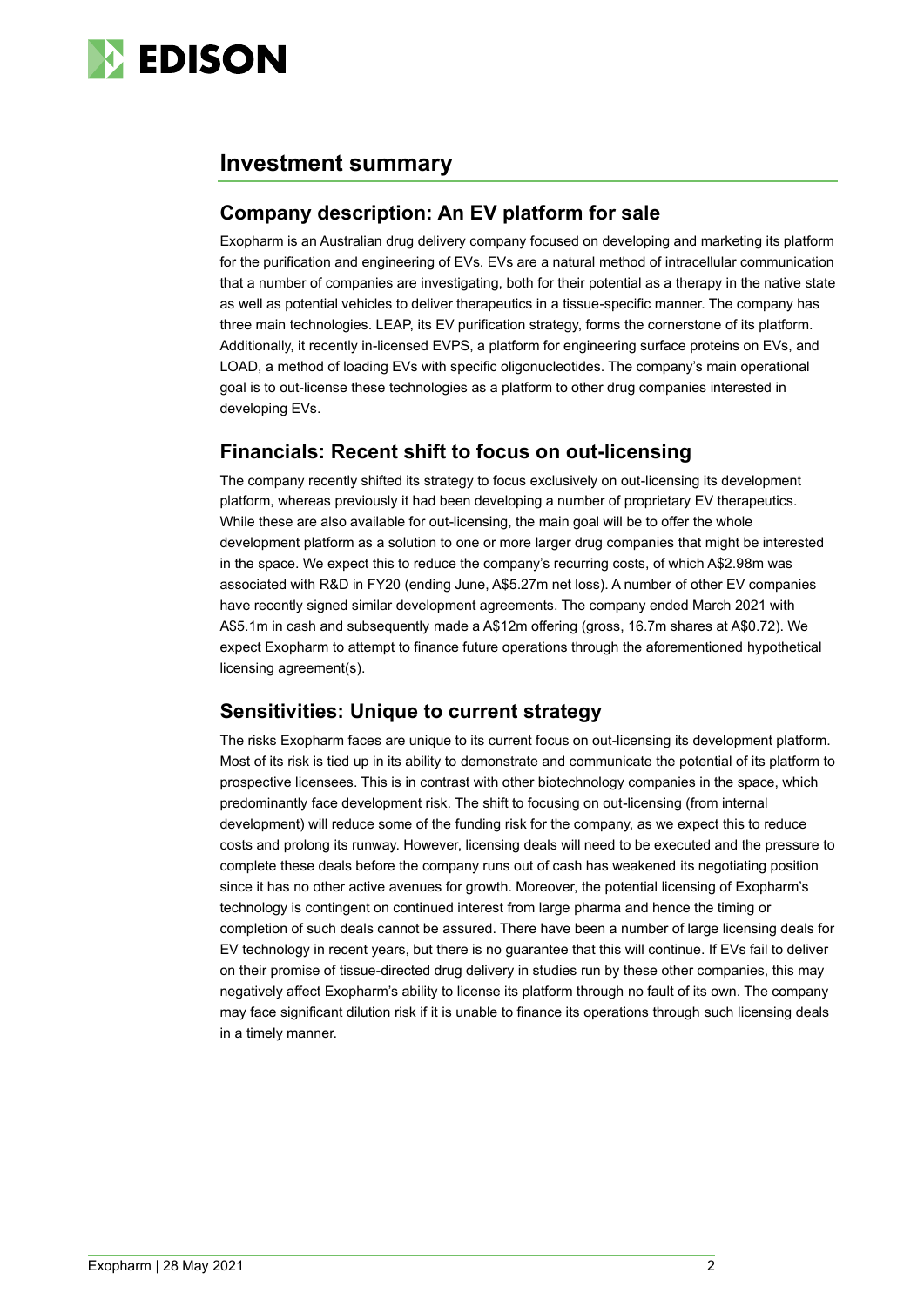

## **Company description: An EV development platform**

Exopharm is a medical technology company focused on developing products to harness the potential of EVs. EVs are small secreted particles formed naturally by cells and are composed of cell membrane components, and they are being examined in both the academic setting and by pharmaceutical/biotechnology companies as a drug delivery mechanism. Exopharm has a series of proprietary technologies useful for the development and manufacturing of EVs for drug delivery purposes. The cornerstone of its near-term commercial strategy is the ligand-based exosome affinity purification (LEAP) technology, a method of producing high-purity EVs from a number of different tissue sources. The company's goal is to license the LEAP technology to biotech and pharmaceutical companies interested in developing products utilising EVs by providing a largescale manufacturing solution. There are other potential applications for the LEAP technology, such as the small-scale isolation of EVs on a single patient/tissue sample basis. Additionally, the company has licensed the technology called extracellular vesicle positioning system (EVPS) from Santa Clara University that can be used to functionalise the surface of EVs with proteins. This technology can potentially be used to target EVs to specific tissues in the body for drug delivery purposes. The final piece of the company's three-part technology portfolio is leveraging oligonucleotide packing for amplified dosing (LOAD), a method of inserting a specified RNA cargo into EVs. These three technologies together may provide all the pieces necessary to develop an EV-based therapeutic.

The company has wound down its own previous naïve EV product development programmes. These products include Plexaris, a formulation of platelet-derived EVs, and Cevaris, EVs from allogeneic adult stem cells. Phase I safety [data](https://exopharm.com/wp-content/uploads/2021/04/02360449.pdf) were recently reported for Plexaris, but the company does not intend to develop this or Cevaris further without a partner. It has indicated that these products are available for licensing (but are otherwise outside the scope of this report). The company has stated that it intends to develop additional products internally in the future, but we know little about these programmes at this time.

|  |  |  |  |  |  | Exhibit 1: Exopharm technology portfolio |
|--|--|--|--|--|--|------------------------------------------|
|--|--|--|--|--|--|------------------------------------------|

| <b>Technology</b>   | <b>Description</b>                       | Application                                                      |  |  |
|---------------------|------------------------------------------|------------------------------------------------------------------|--|--|
| <b>EVPS</b>         | Decorate EVs with proteins of choice     | Tissue targeting                                                 |  |  |
| LOAD                | Insert RNA into EVs                      | Therapeutic development                                          |  |  |
| LEAP                | Purification technique for isolating EVs | Manufacturing of EV therapeutics, isolation of EVs from patients |  |  |
| Original Friendsham |                                          |                                                                  |  |  |

Source: Exopharm

### **EVs**

EVs are small lipid-based particles secreted by a range of cell types in the body that are used in intracellular signalling processes. The components of an EV are similar to those of a cell plasma membrane, a lipid bilayer containing various proteins, but these components can be controlled by the secreting cell to specialise these particles for a specific signalling process.

Although initially discovered in the 1980s, research into EVs has been slow and only in the past 10 years or so have researchers been able to identify the range of roles these structures have in our biology. This is in part owed to their chemical structure, which makes the particles harder to detect than protein or small molecule signals. The lipid bilayer that composes the body of the EV is sensitive to chemical and mechanical perturbation, and this helped them elude detection. Even after they were discovered, the importance of their role in intracellular signalling was underappreciated until recently. They were previously considered cellular debris or waste products. Despite their ubiquity in the natural setting, these interesting biologic structures have only recently been investigated in potential roles as therapeutics.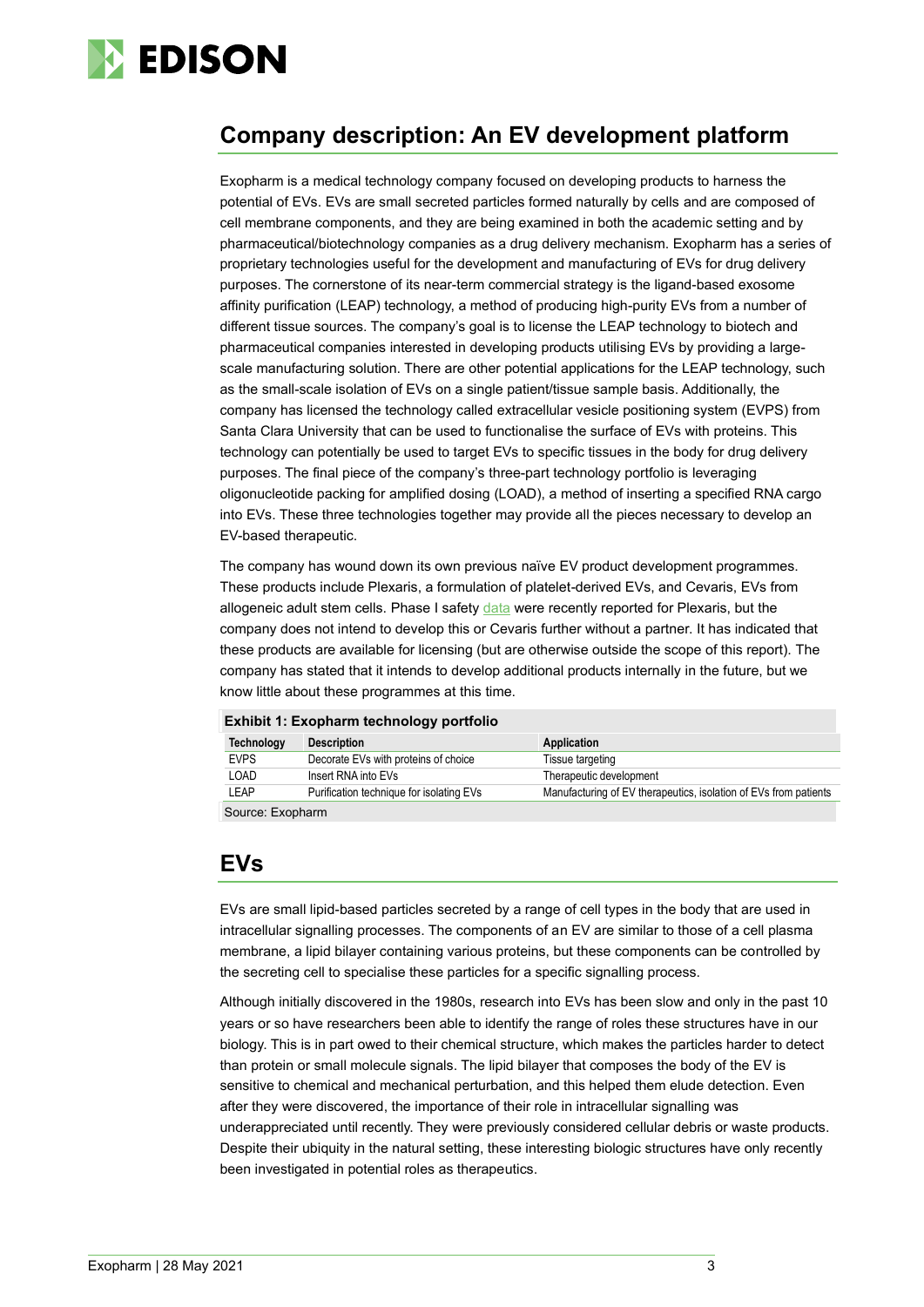

A vesicle in the general sense is a packet of fluid formed by a portion of membrane, and this nomenclature is generally used to refer to intracellular vesicles, which are used in a wide variety of processes within the cell. EVs by comparison are portions of cell membrane that detach from a cell body. These small packets can contain a range of proteins on the surface as well as a small amount of cytoplasm that can be loaded with a range of contents from proteins, to DNA, to mRNA.

EVs come in two main subtypes based on their origin within the cell: exosomes and ectosomes. Exosomes are EVs that are formed within a separate intracellular vesicle called the multivesicular body, which then fuses with the plasma membrane releasing the particles. The role of these EVs is primarily signalling, and a large portion of the research into EVs as a whole has been focused on exosomes. To complicate the issue, in some instance the words 'exosome' and 'extracellular vesicle' have been used synonymously. By comparison, an ectosome (also known as a microvesicle or microparticle) is an EV that is secreted directly from the surface of a cell. Exosomes and ectosomes use different machinery for their release and have different protein markers, but they appear to have many overlapping functions that are poorly differentiated in many respects. In addition to these two types of actively secreted EVs, various membranous components released from cells, such as blebs following apoptosis, can be released from the cell and make up a fraction of the circulating EVs present in the body, but are not of a specific signalling function.





Source: Edison Investment Research

The most well studied role of EVs in biology is in the activation and modulation of the immune response.<sup>1</sup> EVs released from antigen-presenting cells can stimulate T-cells and sensitise them to a particular antigen. Additionally, cancer cells can release EVs, which can result in an immune response against them. Beyond just being carriers for antigen presentation, all types of EVs can deliver RNA to recipient cells and modulate their gene expression, which can in turn modulate immune responses. $2$  EVs also have a defined role in metabolic and cardiovascular diseases, mediated by the exchange of RNA between pancreatic cells, fat cells, muscle and liver.<sup>3</sup> These signalling pathways are thought to be important for a range of metabolic disease, including atherosclerosis, diabetes-related cardiovascular disease (CVD) and metabolic adaptation associated with heart failure. Additionally, EVs isolated from mesenchymal stem cells (MSCs) can replicate some of the anti-inflammatory properties of the stem cells themselves.<sup>4</sup>

<sup>1</sup> Kalluri R and LeBleu VS (2020) The biology, function, and biomedical applications of exosomes. *Science* 367, eaau6977.

<sup>&</sup>lt;sup>2</sup> Montecalvo A, et al. (2012) Mechanism of transfer of functional microRNAs between mouse dendritic cells via exosomes. *Blood* 119, 756–766.

<sup>3</sup> C. Guay, R. Regazzi, (2017) Exosomes as new players in metabolic organ cross-talk. *Diabetes Obes. Metab.* 19, 137–146.

<sup>4</sup> Phinney DG and Pittenger MF (2017) Concise Review: MSC-Derived Exosomes for Cell-Free Therapy. *Stem Cells* 35, 851-858.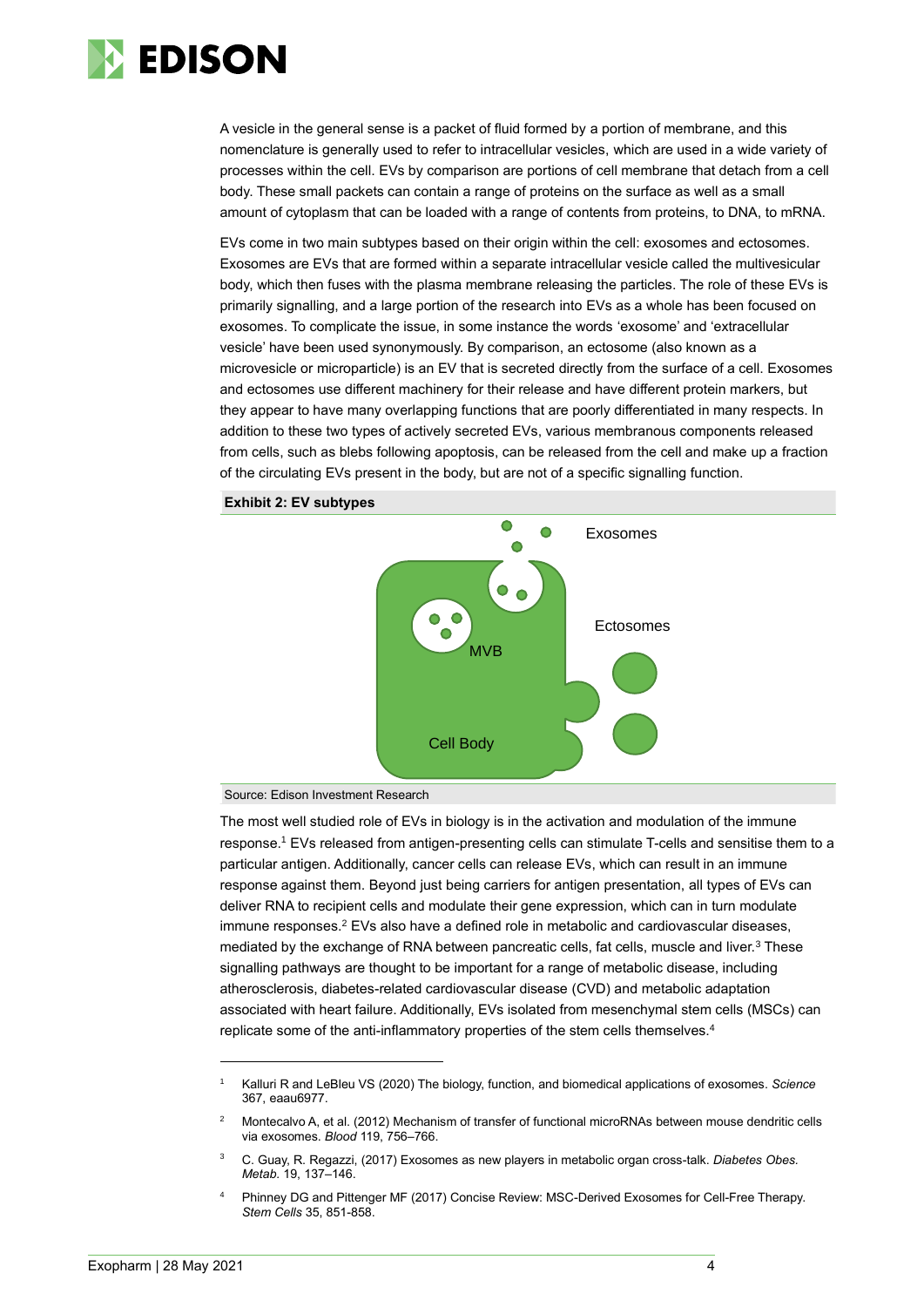

### **Clinical applications of naive EVs**

EVs have been investigated for a range of potential therapeutic and diagnostic uses. As mentioned above, they are being investigated as drug delivery vehicles (more below), but the naïve (unmodified) particles have also been studied for potential applications. EVs can be isolated from all biological fluids, which makes them attractive as a potential diagnostic. Most of this research has focused on the isolation of EVs from cancer cells as part of a liquid biopsy. These EVs can carry genetic material that is indicative of particular cancer types, and can even be used to identify cancer-driving mutations in genes such as KRAS.<sup>5</sup>

Naïve EVs have also been investigated as potential therapeutics. In many cases, these particles have been investigated as an alternative to cell therapies. The EVs from a particular cell type carry many of the same functional characteristics as the parent cell, but have a therapeutic profile more similar to traditional (eg small molecule) therapeutics. Unlike cell therapies, EVs have a more welldefined retention time in the body and can achieve a much wider distribution into tissue. In one application, the immunomodulatory aspects of EVs have been harnessed for the treatment of graft versus host disease (GvHD). One study used EVs isolated from MSCs to treat a patient, and found a significant reduction in cytokine levels and alleviation of patient symptoms.<sup>6</sup> Additionally, MSCderived exosomes have been used to improve outcomes following ischemic injuries in animal studies.<sup>7</sup> There have also been a range of different studies investigating the potential of using cancer-derived EVs as cancer vaccines, given their known capacity to induce immune responses, although success in this field has been limited (as with other cancer vaccine programmes). There are multiple ongoing clinical [studies](https://clinicaltrials.gov/ct2/results?term=exosome&recrs=a&recrs=d&age_v=&gndr=&type=&rslt=&Search=Apply) investigating the therapeutic potential of naïve EVs, but these are predominantly investigator sponsored.

### **Engineered EVs for drug delivery**

Engineered EVs are those that were modified either pre- or post-isolation and there has also been significant investment into developing such EVs as a drug delivery device. They are attractive in many respects for this application, but as yet no products have been approved based on this principle. EVs can carry a range of different payloads, ranging from small molecules to DNA, making this a versatile platform for therapeutic development. There is one ongoing clinical programme investigating therapeutic engineered EVs for this application, with additional programmes entering the clinic in the near term (see below).

EVs share many characteristics with other drug delivery mechanisms. They are composed of a lipid bilayer, making them structurally similar to liposomes, which have a long history of drug delivery research. Simple liposomes are scavenged by the immune system, so attempts have been made to develop so-called stealth liposomes that are PEGylated and can avoid detection. The main applications that have been found for liposomes in drug delivery have been for chemotherapeutic agents (for example Onivyde, liposomal irinotecan, Ipsen), where they can provide improvements to tolerability.

<sup>5</sup> C. Kahlert, SA, et al. (2014) Identification of double-stranded genomic DNA spanning all chromosomes with mutated KRAS and p53 DNA in the serum exosomes of patients with pancreatic cancer. *J. Biol. Chem.* 289, 3869–3875.

<sup>6</sup> L. Kordelas, V, et al. (2014) MSC-derived exosomes: A novel tool to treat therapy-refractory graft-versushost disease. *Leukemia* 28, 970–973.

<sup>7</sup> Lai RC, et al. (2010) Exosome secreted by MSC reduces myocardial ischemia/reperfusion injury. *Stem Cell Res.* 4, 214‐222.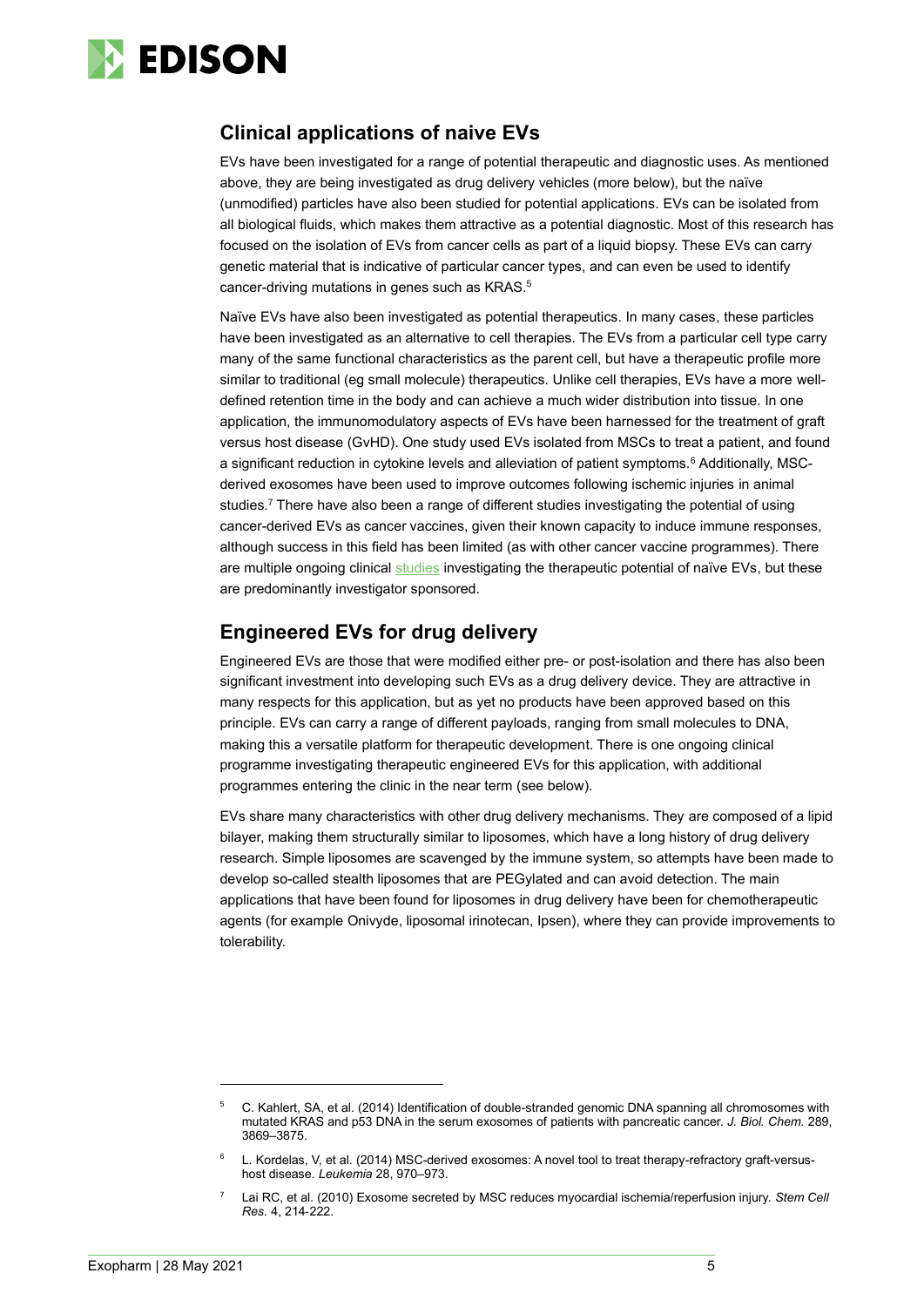

#### **Exhibit 3: Lipid-based drug delivery mechanisms**



Source: Edison Investment Research

Lipid nanoparticles (LNPs) are another drug delivery technology that has recently gained prominence. The Pfizer and Moderna COVID-19 vaccines utilise LNPs. These particles are composed of a combination of lipids and surfactants, but ones that are not found naturally in the body. The particle is composed of a solid lipid core that contains the drug or therapeutic of interest, which is surrounded by a single layer of surfactant. This type of structure fuses more readily with cells than liposomes. Cell fusion is especially important for the delivery of nucleotide therapeutics (gene therapy, RNAi, mRNA, etc). LNPs have gained prominence in this space and are positioned as an alternative to viral vectors, which have issues of immunogenicity.

EVs are attractive as an alternative to these technologies because they are ultimately of a biologic source, as opposed to synthetic liposomes and LNPs. EVs can be loaded with drug either by inserting it into the particle's lumen or by decorating the surface of the particle. Part of the appeal of EVs is that they are evolutionarily designed to deliver payloads into cells in a targeted fashion, and if this natural process can be co-opted it could provide a pathway for targeted drug delivery. EVs naturally contain targeting molecules that encourage their uptake by targeted cells. By controlling the proteins incorporated into the particle, this could potentially be used to direct them in the body to other specific tissues. Because this composition is closer to that of endogenous cells, the hope is that EVs will be more stable in circulation, but this appears to be a feature of the cell of origin.<sup>8</sup>

### **EV programmes in development**

There are a number of different ongoing development programmes researching both naïve and engineered EVs in therapeutics for the treatment of a range of diseases. These programmes are generally early stage, with the vast majority in preclinical development. We believe Exopharm is well positioned to take advantage of the increasing prominence of this class of therapeutic so, while Exopharm may compete with these other companies (many of which may also be seeking to outlicense their IP or technologies), we view the general development of this field as a positive for all involved. A selection of such companies is presented in Exhibit 4, but this list is not exhaustive.

There are also a large number of other small exosome companies and regenerative medicine clinics promoting the use of various products and services. EVs are offered by these clinics in a similar fashion to how stem cell treatments have been offered, with varying degrees of scientific basis and largely outside FDA oversight. The services performed at these clinics are 'procedures' (and are not therapeutic drug candidates) and not directly subject to FDA regulation.

<sup>8</sup> Antimisiaris SG, et al. (2018) Exosomes and Exosome-Inspired Vesicles for Targeted Drug Delivery. *Pharmaceutics* 10, 218.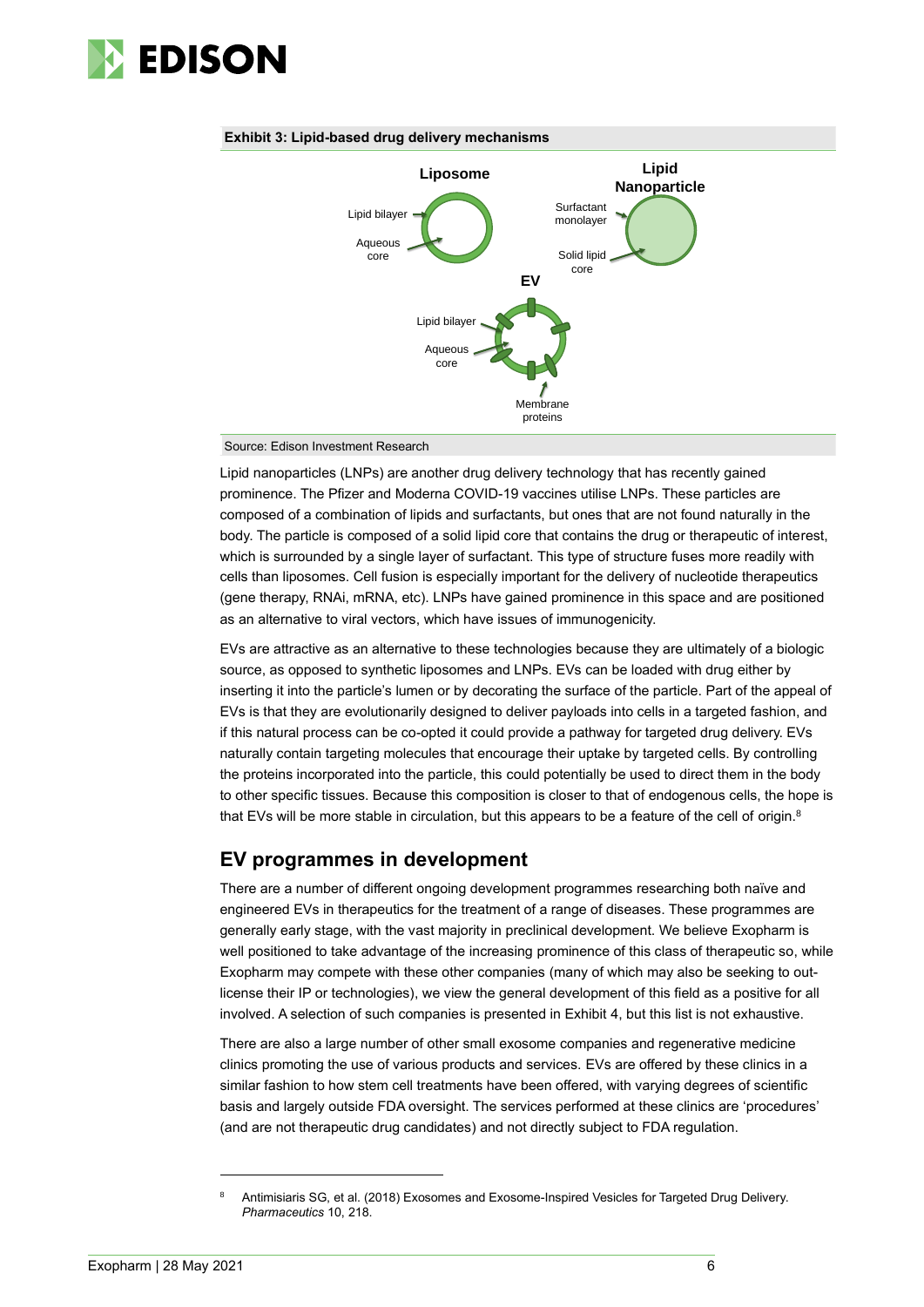

The most advanced therapeutic development programme is exoIL-12 at Codiak Biosciences, which to our knowledge is the only engineered EV candidate in Phase I testing. The product uses exosomes decorated with IL-12 on the surface intended to drive anti-tumour immune responses. The company has reported [data](https://ir.codiakbio.com/news-releases/news-release-details/codiak-reports-additional-positive-phase-1-results-exoil-12tm) form health volunteers and is beginning to test the product in patients with cutaneous T-cell lymphoma (CTCL).

All of the other programmes currently in development for EV therapeutics are in preclinical stages of development. They are being developed for a range of different disorders and are a mix of both engineered drug delivery programmes and naïve EV programmes. In general, we believe the focus of research is shifting towards engineered EVs as the leading application for this technology.

| <b>EXIMPLE 4. SERCTION OF COMPANIES INVOLVED IN GEVELOPING EV PROGUCTS</b> |                      |              |                                       |  |  |
|----------------------------------------------------------------------------|----------------------|--------------|---------------------------------------|--|--|
| Company                                                                    | <b>Type of EV</b>    | <b>Stage</b> | Application                           |  |  |
| <b>Codiak Biosciences</b>                                                  | Engineered           | Phase I      | Cancer                                |  |  |
| Evox                                                                       | Engineered           | Preclinical  | Rare diseases                         |  |  |
| Capricor                                                                   | Naïve                | Preclinical  | Duchenne muscular dystrophy           |  |  |
| ReNeuron                                                                   | Unspecified          | Preclinical  | Neurodegeneration, oncology, COVID-19 |  |  |
| Avalon Globocare                                                           | Unspecified          | Preclinical  | Unspecified                           |  |  |
| <b>ILIAS Biologics</b>                                                     | Engineered           | Preclinical  | Sepsis, inflammatory disease          |  |  |
| <b>Carmine Therapeutics</b>                                                | Engineered           | Preclinical  | Genetic diseases                      |  |  |
| Aegle Therapeutics                                                         | Naïve                | Preclinical  | Epidermolysis bullosa                 |  |  |
| Aruna Bio                                                                  | Engineered           | Preclinical  | Stroke                                |  |  |
| Anjarium                                                                   | Engineered           | Preclinical  | Unspecified                           |  |  |
| <b>Brainstorm</b>                                                          | Naïve                | Preclinical  | COVID-19, ARDS                        |  |  |
| Exopharm                                                                   | Naïve and engineered | N/A          | Manufacturing and development         |  |  |
| <b>ExoCoBio</b>                                                            | Naïve                | N/A          | Cosmetics, manufacturing              |  |  |

**Exhibit 4: Selection of companies involved in developing EV products**

Source: Company websites and documents

Additionally, there have been some high-profile licensing deals of EV technology to major drug developers. Codiak has signed two deals: in January 2019 it announced a [deal](https://ir.codiakbio.com/news-releases/news-release-details/jazz-pharmaceuticals-and-codiak-biosciences-announce-strategic) with Jazz Pharmaceuticals to develop novel cancer therapeutics using Codiak's platform (upfront, US\$20m in preclinical milestones, US\$200m in other milestone for each of five targets, tiered royalties), although one of these programmes has since been [discontinued.](https://www.sec.gov/Archives/edgar/data/1659352/000119312521110208/d171635d8k.htm) In June 2020 Codiak announced a research [collaboration](https://ir.codiakbio.com/news-releases/news-release-details/sarepta-therapeutics-and-codiak-biosciences-collaborate-research) with Sarepta Therapeutics for five CNS targets (US\$72.5m in upfront and near-term payments, plus research funding, undisclosed milestones and future royalties).

Evox has also signed two deals: it entered into a [collaboration](https://www.evoxtherapeutics.com/News/March-2020/Evox-Therapeutics-and-Takeda-collaboration) with Takeda for five rare disease targets (US\$44m in upfronts and research support, US\$882m in other potential payments, tiered royalties) and in June 2020 it announced another [collaboration](https://www.evoxtherapeutics.com/News/Jun-2020/Evox-Therapeutics-Enters-Into-Lilly-Collaboration) with Eli Lilly to develop braintargeted, nucleotide-based drugs (US\$20m upfront, US\$10m convertible bond, up to US\$1.2bn in milestones, and tiered royalties up to low double digits). The Exopharm business model is predicated on signing similar licensing deals for its platform, so we view it as encouraging that there has been interest from these major drug developers in this therapeutic area.

### **LEAP**

LEAP is the company's proprietary technology for the isolation and purification of EVs. This purification platform is in many aspects the company's cor[e intellectual property,](https://patents.google.com/patent/AU2019289287A1/en?oq=AU2018902162A+) and has motivated much of its current and past research and development activities. It wholly owns the technology following the purchase in 2018 from a holding company (Altnia Operations) from which it was previously licensed. It has a royalty agreement with Altnia under which Altnia is entitled to 3% of sales and 10% of non-sales income (eg milestone fees).

LEAP is a chromatographic purification technique that uses a column filled with a specially designed ion exchange resin that has the capacity to capture EVs. An ion exchange resin is a solid substrate that is decorated with a series of ionically charged groups that can attract oppositely charged molecules in solution. In the case of LEAP, the resin is negatively charged (anionic) and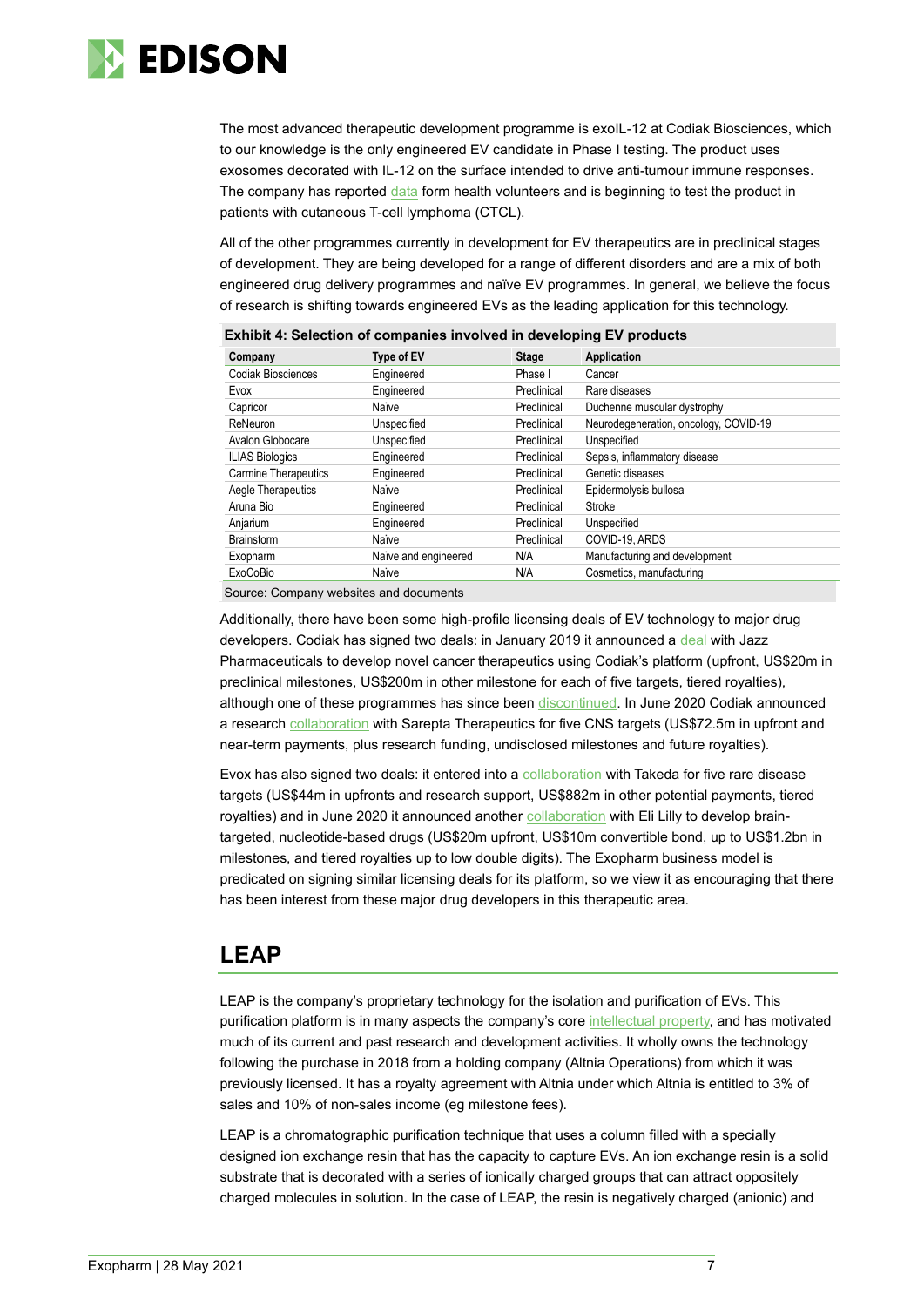

binds to positively charged sites on the surface of EVs. In general, lipid bilayers like those present in EVs are negatively charged and should repel the negatively charged LEAP resin. However, the spacing between negatively charged groups on the resin is carefully controlled to interact with the sparce binding sites on EVs and avoid charge-charge repulsion (Exhibit 5). There are multiple potential interactions between the resin and EVs, but we expect the most common to be salt bridges with proteins. After EVs are bound, other components of the mixture can be washed away, and subsequently the EVs can be eluted in a purified fraction.

#### **Exhibit 5: How the LEAP resin works**



Source: Edison Investment Research, AU2019289287. Note: Not to scale. Only ionic interactions with proteins depicted

One of the benefits of column chromatography is its scalability. Increased throughput can generally be achieved as simply as making a larger column. Moreover, this scalability makes it economically feasible to market smaller versions of the product for individual use for instance.

LEAP can be used in the isolation of EVs from any source: animal, human, bacterial, cancer, etc. The product has been used to purify EVs from human tissue and from tissue culture sources. For instance, it was previously used in the Phase I study (PLEXOVAL II) of the company's platelet derived EV product Plexaris (currently deprioritised). However, a detailed account of the products manufactured by this purification method has not been published publicly, although we expect that these details are shared with potential partners.

There are several other methods that are currently employed to purify EVs. In a laboratory setting, EVs are typically purified using ultracentrifugation, subjecting the material to over 100,000 g, but this is only applicable on a very small scale, and yields are low because such g-forces can be destructive. Other chromatographic techniques can be utilised for larger-scale preparations, such as size exclusion chromatography (which separates particles based on size) and immunoaffinity chromatography (which uses antibodies to bind targeted biomarkers on EVs). Size exclusion chromatography only sorts particles by size, so similarly sized objects such as lipoproteins or viruses will contaminate the EV fraction. Affinity chromatography relies on the use of antibodies bound to the resin, which can be expensive to produce. These techniques have some limitations, which leads Exopharm to believe that it has a superior process for manufacturing on a commercial scale. We are unaware of any other companies developing ion exchange resins for EV purification. The company has filed for patents that extend until 2036 and beyond, although there are likely to be means for a competitor to develop a similar technology without infringing such patents. based therapeutic product is a state of the meaning of the meaning of the new original state of the benefits of column chromatography is its scalability. Increased throughput can generally<br>be achieved as simply as making a

There are multiple potential applications for LEAP. The most obvious is for manufacturing an EV-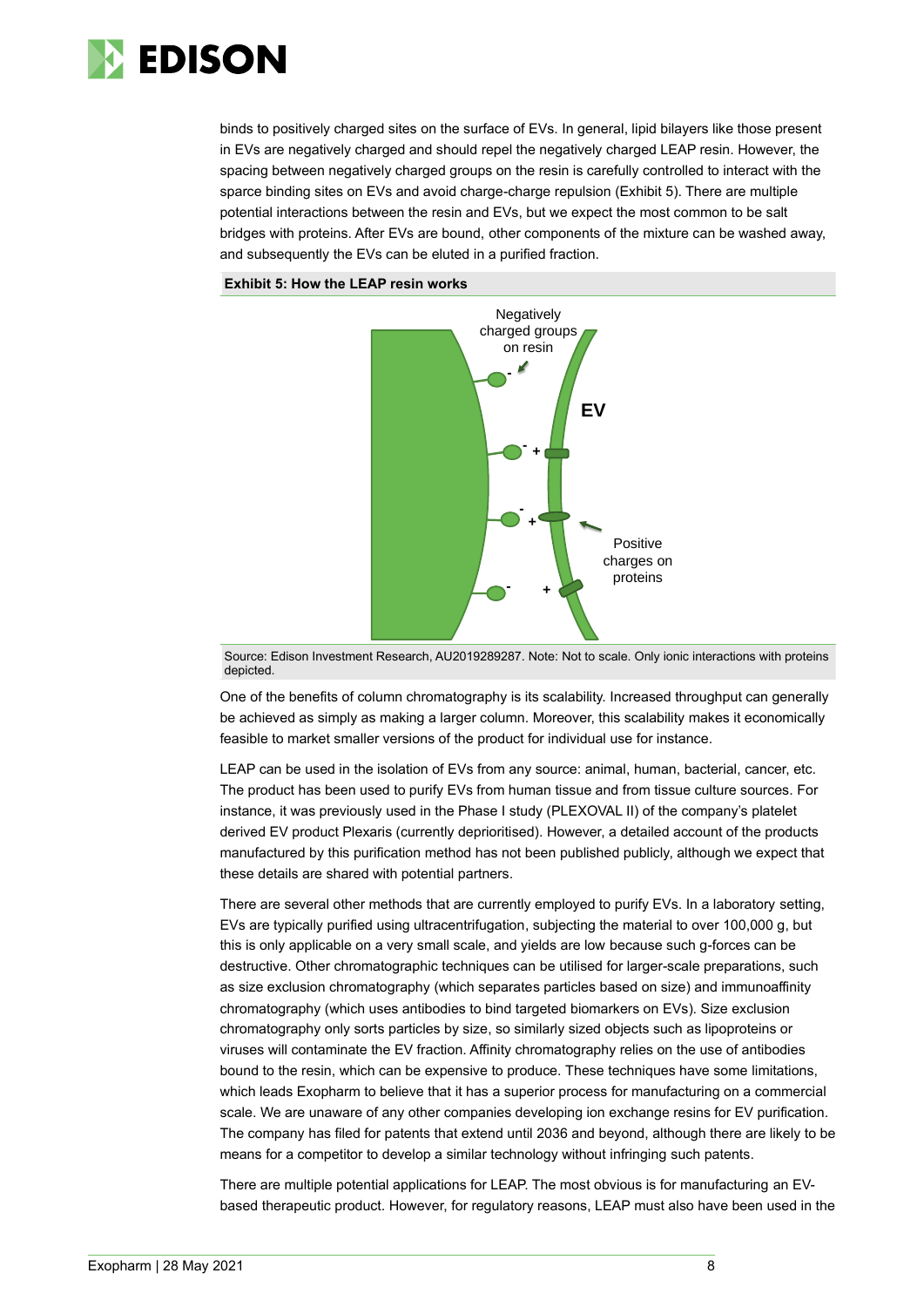

clinical trials supporting the approval of this hypothetical product. The path forward for the technology in this instance is for LEAP to be licensed to a company interested in developing EVs for a potential indication. This would provide some shorter-term cash flow (likely in the form of upfront and milestone payments) with the potential for longer-term royalty revenues.

## **EVPS and LOAD**

In June 2020, the company [in-licensed](https://exopharm.com/wp-content/uploads/2020/06/76._2020-EEV-IP-Final-20.06.12-David-Parker.pdf) two technologies aimed at completing its portfolio to provide all the tools necessary to develop custom EV-based therapeutics. These technologies are meant to complement the LEAP product by addressing other facets of EV development important for therapeutic research. In both cases, EVPS and LOAD are experimental technologies that have only been tested in the laboratory (ie not yet in human trials). However, we consider the scientific rationale for each technology to be robust.

EVPS was licensed from Santa Clara University and was patented in September 2020. It is a method of producing EVs with specific proteins on the surface. These proteins can potentially be applied for any purpose, for instance, as antigens used in an EV-based vaccine. However, most of the interest in controlling protein expression on the surface of EVs has been driven by interest in controlling their tissue targeting for the purpose of drug delivery. Controlling protein expression on EVs is a very important component needed for the development of targeted EV therapeutics. Researchers at Santa Clara University discovered that the vesicular stomatitis virus G (VSV G) protein is preferentially trafficked to exosomes as they are generated and is present on their surface after they are released from cells.<sup>9</sup> The researchers were then able to express a modified version of this protein in immortalised human cells (HEK293 cells) and obtain EVs expressing this custom protein. This technique has not yet been used for tissue-specific targeting, but is considered an essential component of the future development of EV targeting surface proteins. Many of the other companies developing engineered EVs have similar platforms for expressing custom proteins on the particle surface. For instance, Codiak uses a modified version of the protein PTGFRN to direct proteins to the EV surface. There is likely only a select number of protein tags that will be discovered to be useful in this application, so we expect there to be a limited number of companies that obtain IP in this space.

The LOAD technology is based on research performed at State University of New York, Buffalo, into the trafficking of RNA into EVs. Delivery of RNA molecules to other cells is one of the primary methods by which signals are transmitted by EVs. Researchers found that the RNA strands that were trafficked to EVs in this manner carried common sequences they termed EXO-Codes. These codes could be linked to other nucleotides, allowing the genetic content of these vesicles to be expanded or modified. The scientific details of this platform are outlined in the [patents](https://patents.google.com/patent/US20200080092A1/en?oq=WO2018209182) on the technology. Other companies have similar technology for loading RNA into EVs, such as Evox's CORRECT platform. This technology is potentially useful for the development of EV-based genetic therapies. RNA interference (RNAi) has recently gained prominence as a therapeutic modality for the treatment of a range of genetic disorders, but these are generally limited to disorders of a hepatic origin because of difficulties in targeting non-liver tissue with these nucleotide therapeutics. The ability to address extra-hepatic targets is in many ways a holy grail of RNAi. EVs, on the other hand, can naturally target a range of tissues, and there is potential to have greater control with technologies like EVPS (although this is currently untested). LOAD and EVPS could therefore be an interesting platform for the development of novel RNA-based therapeutics.

Stickney Z, et al. (2016) Development of exosome surface display technology in living human cells. *Biochem Biophys Res Commun* 472, 54-59.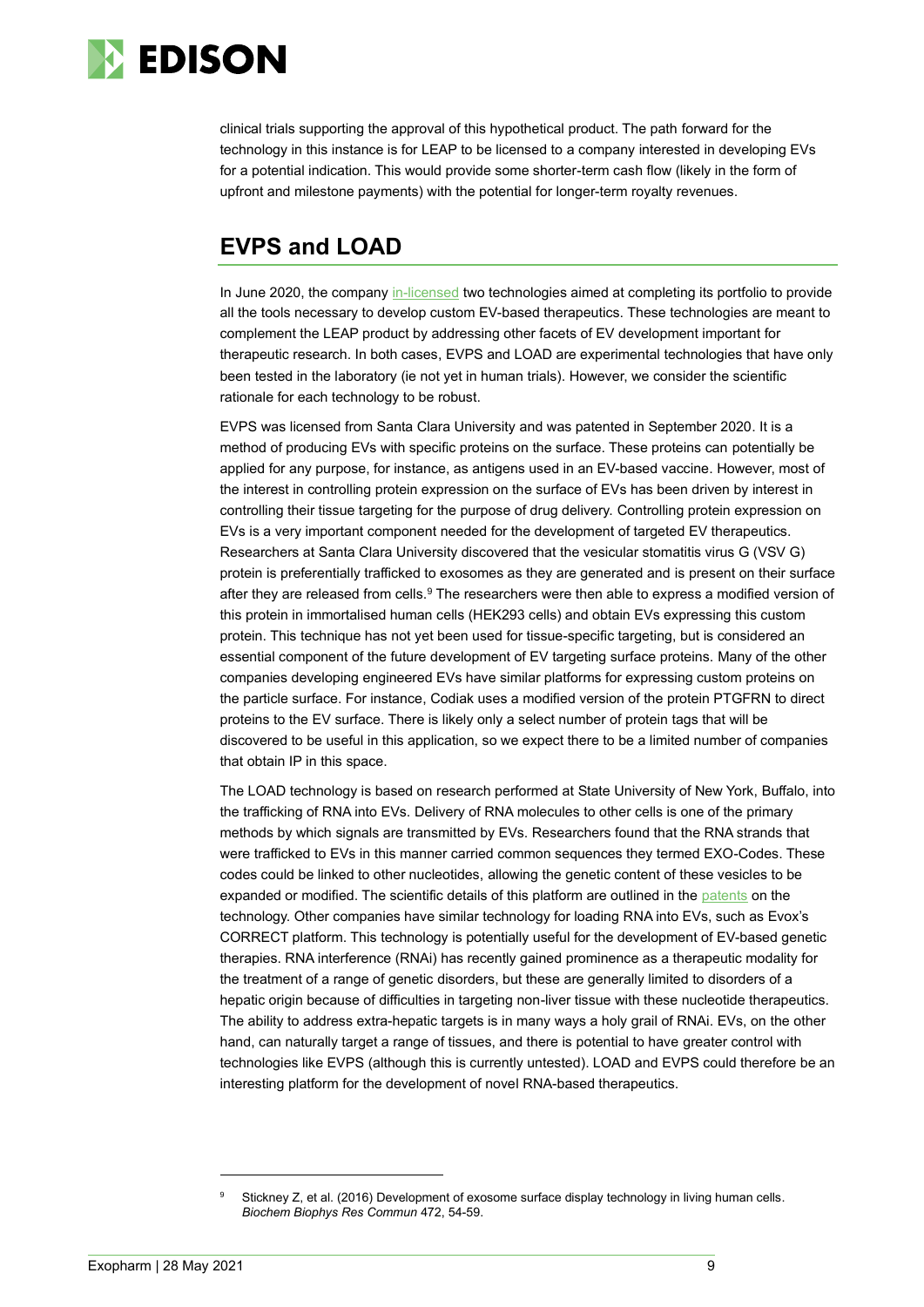

### **Business strategy and financials**

Currently, Exopharm's sole business aim is out-licensing its technology. The company was previously focused on its own proprietary naive EV development programmes, and these programmes culminated in several development-stage products (eg Plexaris and Cevaris). However, it recently (April 2021) shifted its focus to seek partners for the further development of these products. The company has stated the intent to potentially develop some engineered EV products in the future, but its near term operational goal is rather to provide its platform as a solution to other companies. Major pharmaceutical companies have shown interest in EV technology, as evidenced by the large platform licensing deals signed by Codiak and Evox. There is potential for other pharmaceutical companies to be interested in investing in an otherwise unlicensed platform like Exopharm's.

These changes should help Exopharm preserve cash as it seeks a partner for further development of its IP. Its R&D spend for 2020 was A\$2.98m, and we expect this to reduce significantly going forward with the new business model. Net loss for the period was A\$5.27m. The company ended March 2021 with A\$5.1m in cash and also reported a cash outflow of A\$2.9m for the quarter, which is similar to prior periods. This cash balance was subsequently supplemented by a A\$12m offering (gross, 16.7m shares at A\$0.72) completed in April 2021, so there is no need for financing in the near term. Exopharm reported revenue of A\$2.66m for FY20, the vast majority of which was an Australian government reimbursement for clinical research. A\$2.1m of this R&D payment reimbursement is still incoming, which will also defray some near-term costs. The company can claim up to 43.5% of R&D costs under the Australian government's R&D tax incentive programme.

### **Sensitivities**

Exopharm has a unique risk profile owing to its strategy focused on out-licensing its technology. This strategy allows it to focus on near-term value generation through such out-licensing deals, and to avoid the risks associated with clinical development. However, the cost of this is that the company has given up much control over its fate and will be dependent on finding partners, which cannot be guaranteed. We believe that with pared-down operations, it will be able to subsist for a longer period in order to secure a partnership, but in the process, it has given up much of its leverage and has no other active avenues for growth. For instance, a potential partner could wait for the company to go bankrupt and purchase the technology at fire sale prices. These factors may affect Exopharm's ability to execute on a deal.

EVs are an interesting technology for drug delivery, but still very experimental and only in the very early stages of clinical study. Much of this interest has been focused on the potential for these particles to deliver therapeutics in a tissue-specific manner, but this has not been demonstrated clinically yet. If EVs fail to deliver on this promise, major drug companies may lose interest in developing this technology, and the desire to license a platform like the one offered by Exopharm may dry up. Therefore, in many respects, Exopharm's fate is tied to the success of other developers in the EV space.

However, if EVs are established as a useful drug delivery technique, Exopharm will face competition from other EV companies for potential licensing deals. There are multiple other companies offering the same basic suite of technologies for targeting EVs and loading them with therapeutics. Exopharm's EVPS and LOAD technologies are still early stage and have undergone only limited testing. The company will need to perform additional proof-of-concept studies with these technologies to consolidate their potential utility to partners.

Finally, Exopharm will need to continue to finance its operations while looking for partners. Pro forma, it has approximately A\$17m in cash (A\$5m March 2021 + A\$12m offering), which is approximately six quarters of cash at earlier spending levels. We expect the pared-down operations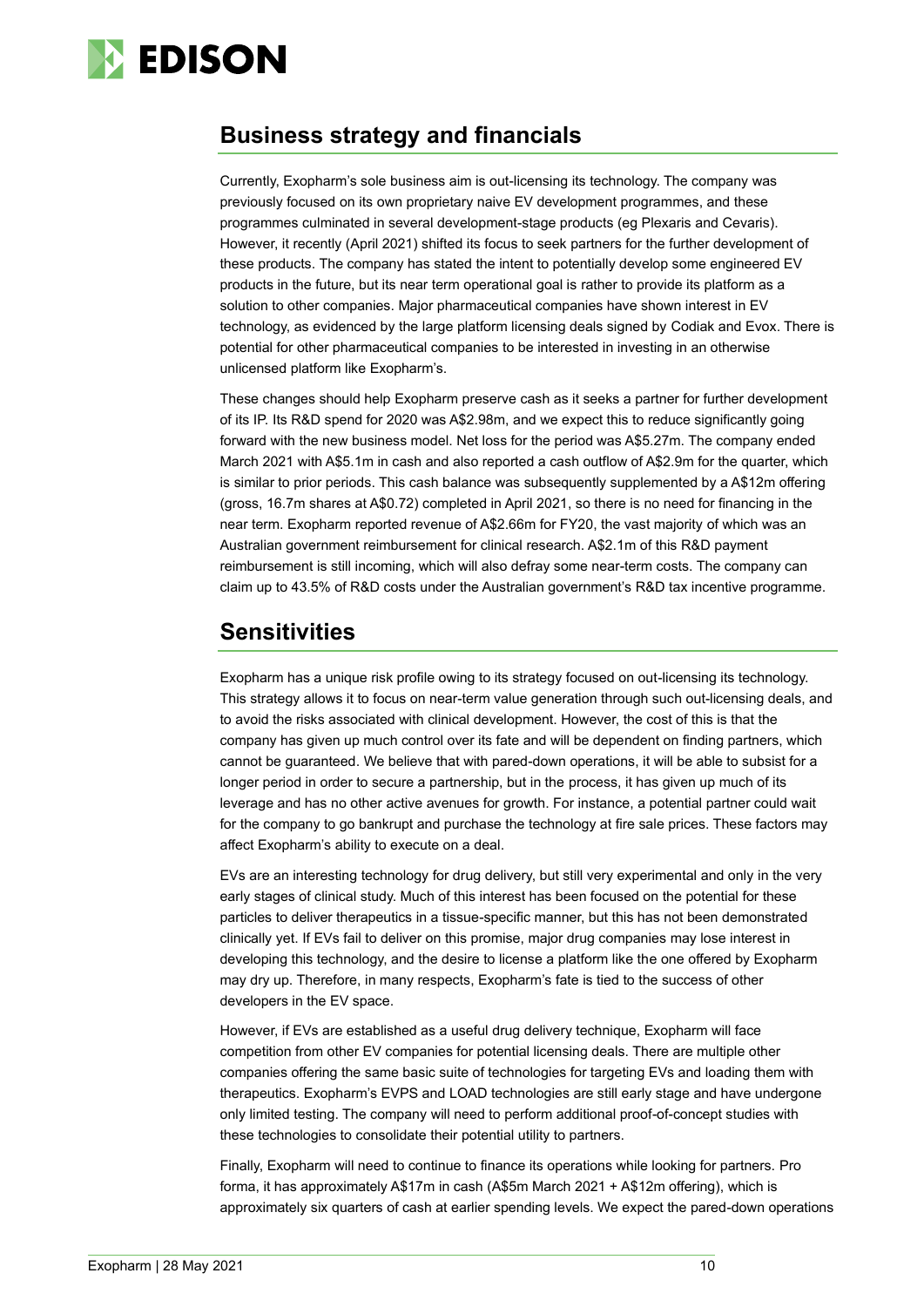

to extend this but not indefinitely, and the company will need to secure additional capital in the near term. If it is unable to close a licensing deal before that time, it may need to seek this cash on the capital markets, which may lead to substantial dilution.